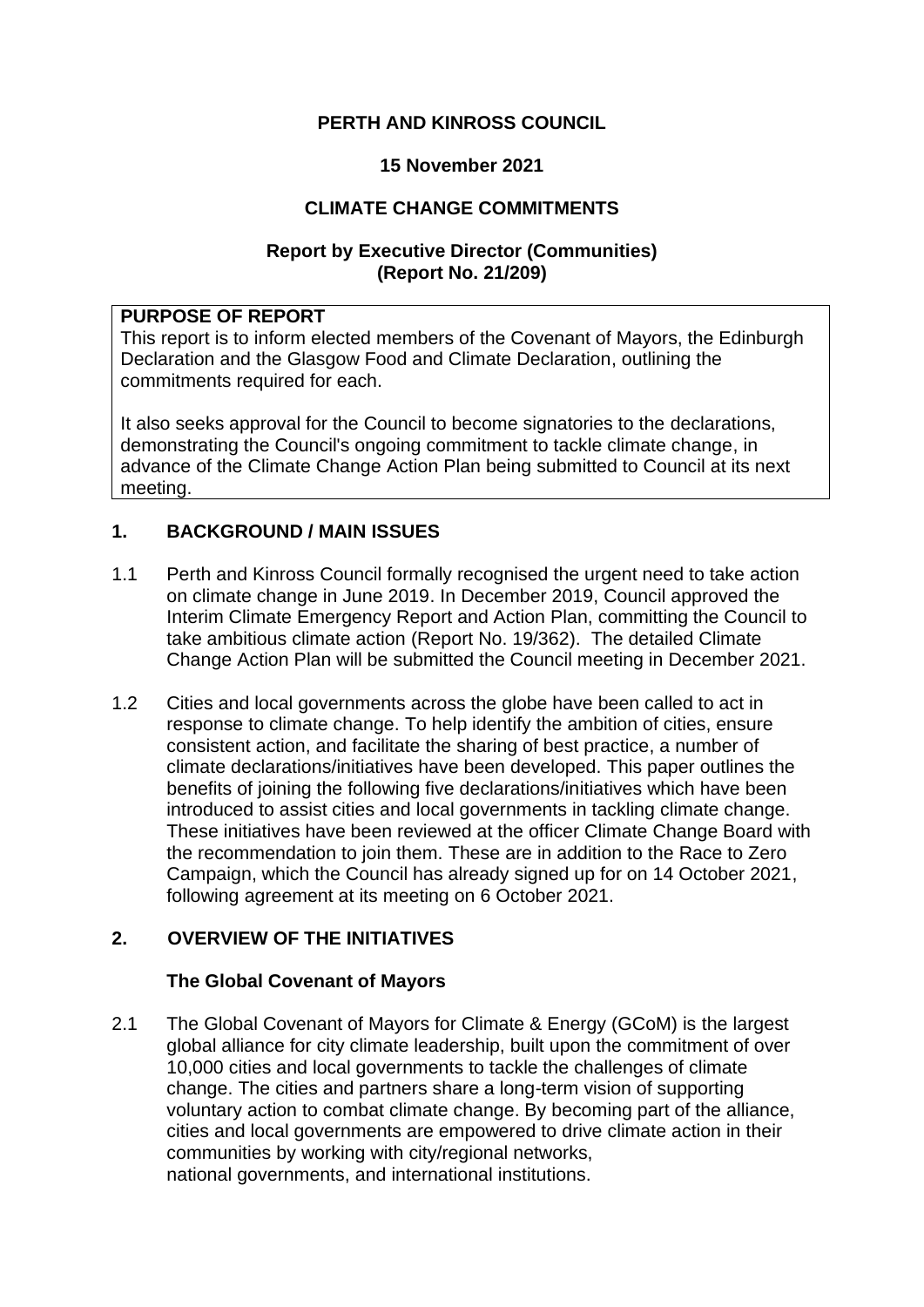- 2.2 Joining the GCoM requires making the following commitments to:
	- undertake a community-wide Greenhouse Gas (GHG) Emission inventory.
	- carry out an assessment of local climate hazards, risks and vulnerabilities.
	- set measurable emissions targets at least as ambitious, and preferably more ambitious, than their respective government's Nationally Determined Contribution (NDC) under the Paris Agreement.
	- set ambitious climate adaptation goals, in line with National Adaptation Plans (where these exist).
	- set sustainable energy access goals consistent with the principles around energy access and urban sustainability embodied in the Sustainable Development Goals (SDGs).
	- establish an action plan to meet stated targets setting out how to implement the commitments on climate mitigation, adaptation and access to sustainable energy.
	- measure and monitor the impact of the implemented action over time, making key data and plans publicly available.

# **Glasgow Food & Climate Declaration**

- 2.3 The Glasgow Food & Climate Declaration is a commitment by local and regional governments to tackle the climate emergency through integrated food policies and a call on national governments to act. It brings together all sizes of local authorities to speak with a unified voice in renewing their commitments to develop sustainable food policies, promote mechanisms for joined-up action and call on national governments to put food and farming at the heart of the global response to the climate emergency.
- (i) Local authorities that sign the Glasgow Declaration renew their commitment to take a food system approach to the climate emergency and continue to work on adopting and implementing sustainable integrated food policies. In doing so, signatories also add their voice behind the call to action targeted at national and international policymakers at COP26.
- (ii) The specific commitments associated with signing the Glasgow Declaration include:
	- developing and implementing integrated food policies and strategies as key tools in the fight against climate change; and ensuring that these instruments adopt a food systems approach that involves actors across all parts of the food chain; include metrics to assess greenhouse gas (GHG) emissions reduction targets from food systems, as well as opportunities for cooperation and best practice sharing between subnational governments.
	- reducing GHG emissions from urban and regional food systems in accordance with the Paris Agreement and the Sustainable Development Goals and building sustainable food systems that are able to rebuild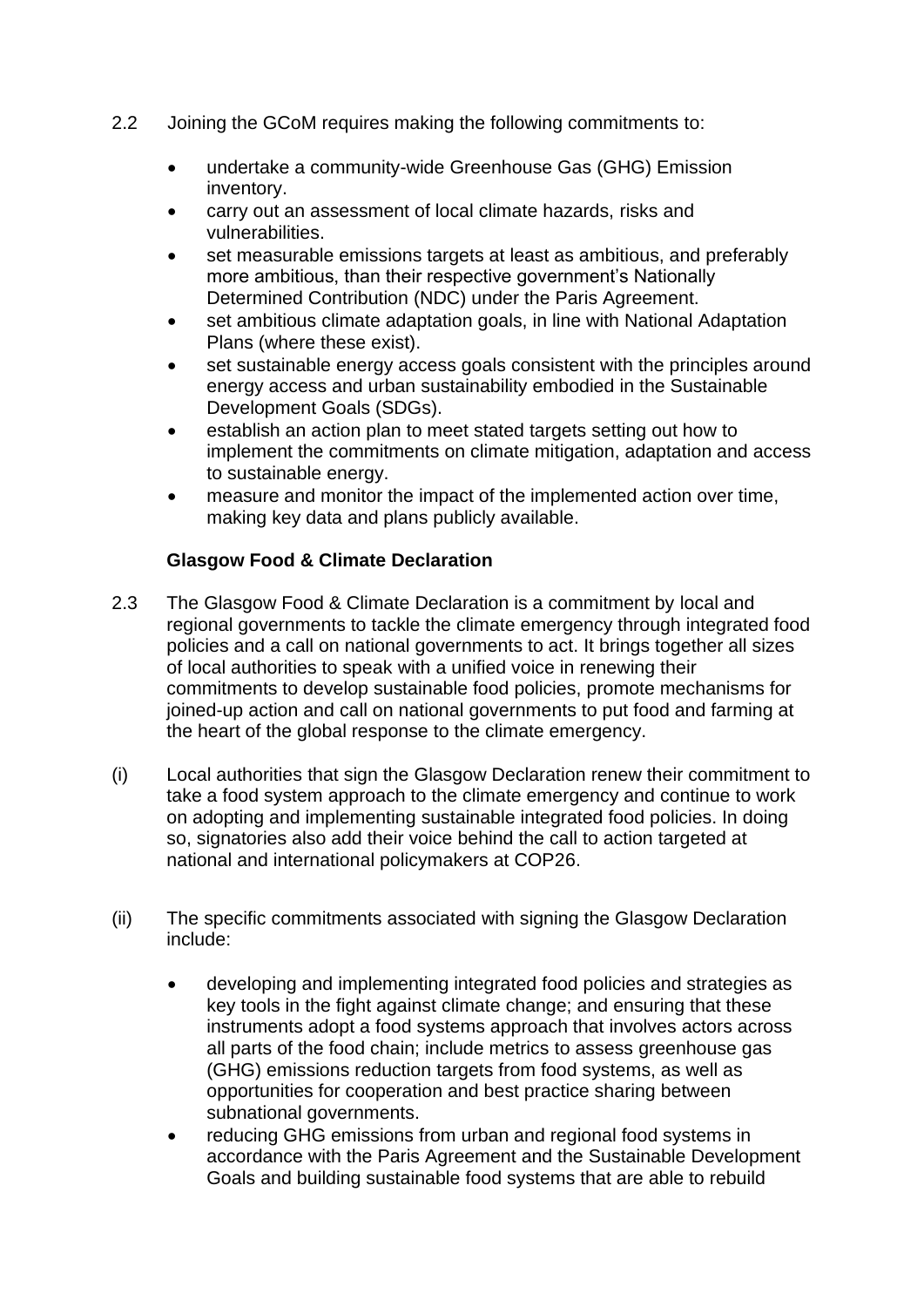ecosystems and deliver safe, healthy, accessible, affordable, and sustainable diets for all.

• calling on national governments to establish supportive and enabling policy frameworks and multi-level and multi-actor governance mechanisms, allowing coordinated decision-making on food systems.

# **The Edinburgh Declaration on post-2020 global biodiversity framework**

- (iii) As part of the development of the Edinburgh Declaration on post-2020 global biodiversity framework, the Scottish Government led the 'Edinburgh Process' a collaboration process with regional and local partners. The Edinburgh Declaration sets out the aspirations and commitments of the Scottish Government, as well as the wider local and regional government constituency of the Convention on Biological Diversity, in delivering for nature over the coming decade.
- (iv) The Edinburgh Declaration commits devolved governments, city councils and other local authorities to continue to build upon our previous efforts, to deliver transformative actions by:
	- recognising the overall value of nature and integrating it into subnational, city and local planning, management and governance instruments
	- implementing appropriate actions that deliver on the post-2020 global biodiversity framework goals and action targets
	- aligning biodiversity strategies and actions, and our monitoring and reporting efforts with National Biodiversity Strategies and Action Plans (NBSAPs), within our subnational, city and local competencies
	- increasing resource mobilisation for investment in biodiversity action at subnational, city and local levels, and providing incentives to ensure positive outcomes
	- mainstreaming biodiversity across public, private, and business sectors to achieve greater environmental, societal, and economic resilience
	- communicating, educating, and raising public awareness with specific efforts to make knowledge available in several languages
	- strengthening capacity building in order to implement nature-based solutions (NBS) and green and blue infrastructure, particularly through ecosystem-based approaches and as a contribution to a green recovery from COVID-19
	- providing opportunities for knowledge exchange across subnational, city and local levels, and between all sectors of society
	- sharing best practices across subnational, city and local levels, to efficiently implement transformative actions

# **3. CONCLUSION AND RECOMMENDATIONS**

3.1 By joining these initiatives, it recognises that the Council is committed to taking its responsibilities seriously, which will be further demonstrated by the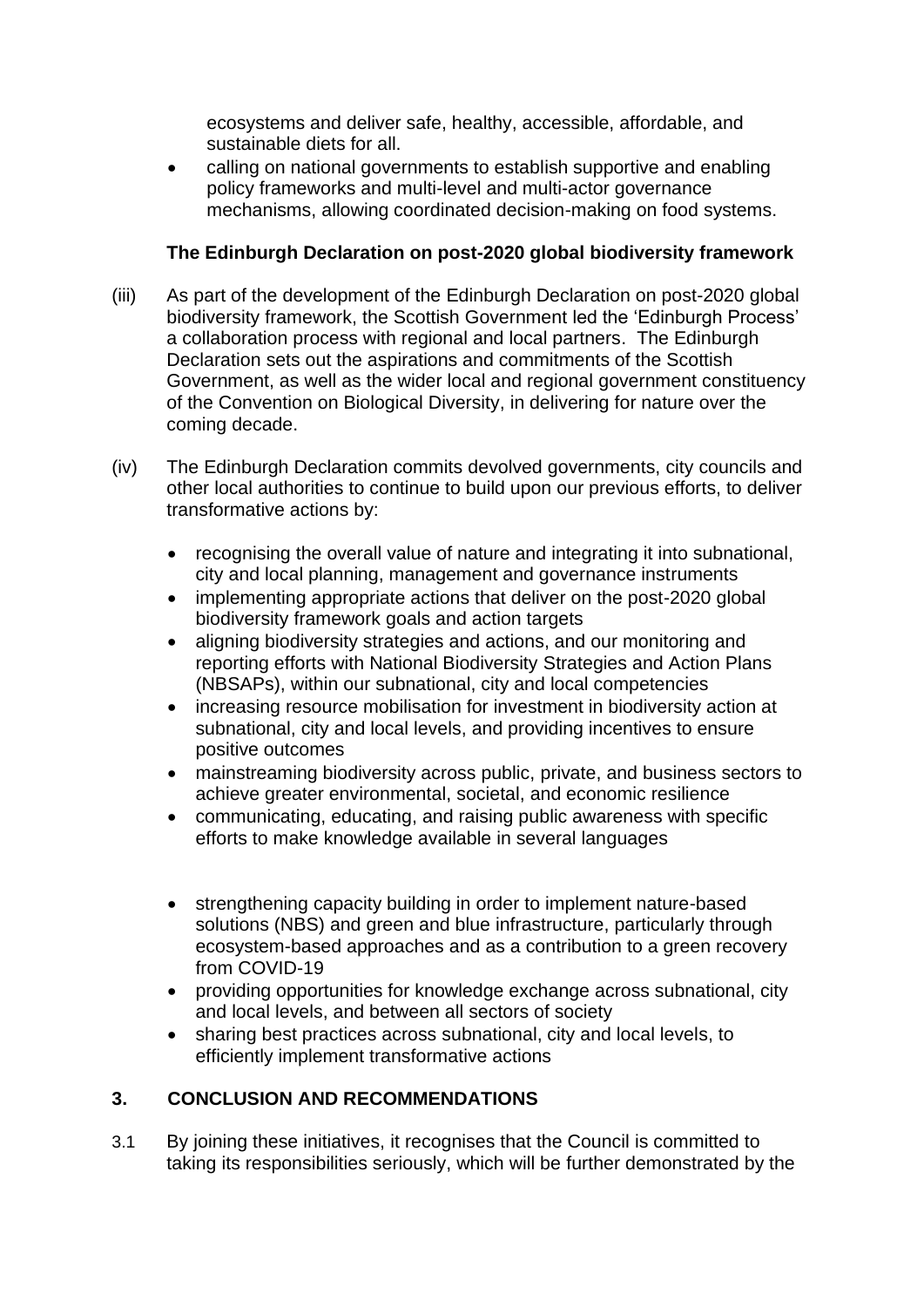Climate Change Action Plan to be presented to Council on 15 December 2021. It will also help meet the Paris Agreement objectives.

- 3.2 It is recommended that Perth and Kinross Council commit to the following initiatives:
	- (i) The Global Covenant of Mayors
	- (ii) Glasgow Food & Climate Declaration
	- (iii) Edinburgh Declaration on post-2020 global biodiversity framework

#### **Author(s)**

| <b>Name</b>          | <b>Designation</b>                                                     | <b>Contact Details</b>         |
|----------------------|------------------------------------------------------------------------|--------------------------------|
| Eirini Kourtesi      | Climate change officer                                                 | ComCommitteeReports@pkc.gov.uk |
| <b>Divindy Grant</b> | <b>Team Leader Climate</b><br>Change and<br>Sustainable<br>Development | ComCommitteeReports@pkc.gov.uk |

#### **Approved**

| <b>Name</b>           | <b>Designation</b>                      | <b>Date</b>     |
|-----------------------|-----------------------------------------|-----------------|
| <b>Barbara Renton</b> | <b>Executive Director (Communities)</b> | 5 November 2021 |

If you or someone you know would like a copy of this document in another language or format, (on occasion, only a summary of the document will be provided in translation), this can be arranged by contacting the Customer Service Centre on 01738 475000.

You can also send us a text message on 07824 498145.

All Council Services can offer a telephone translation facility.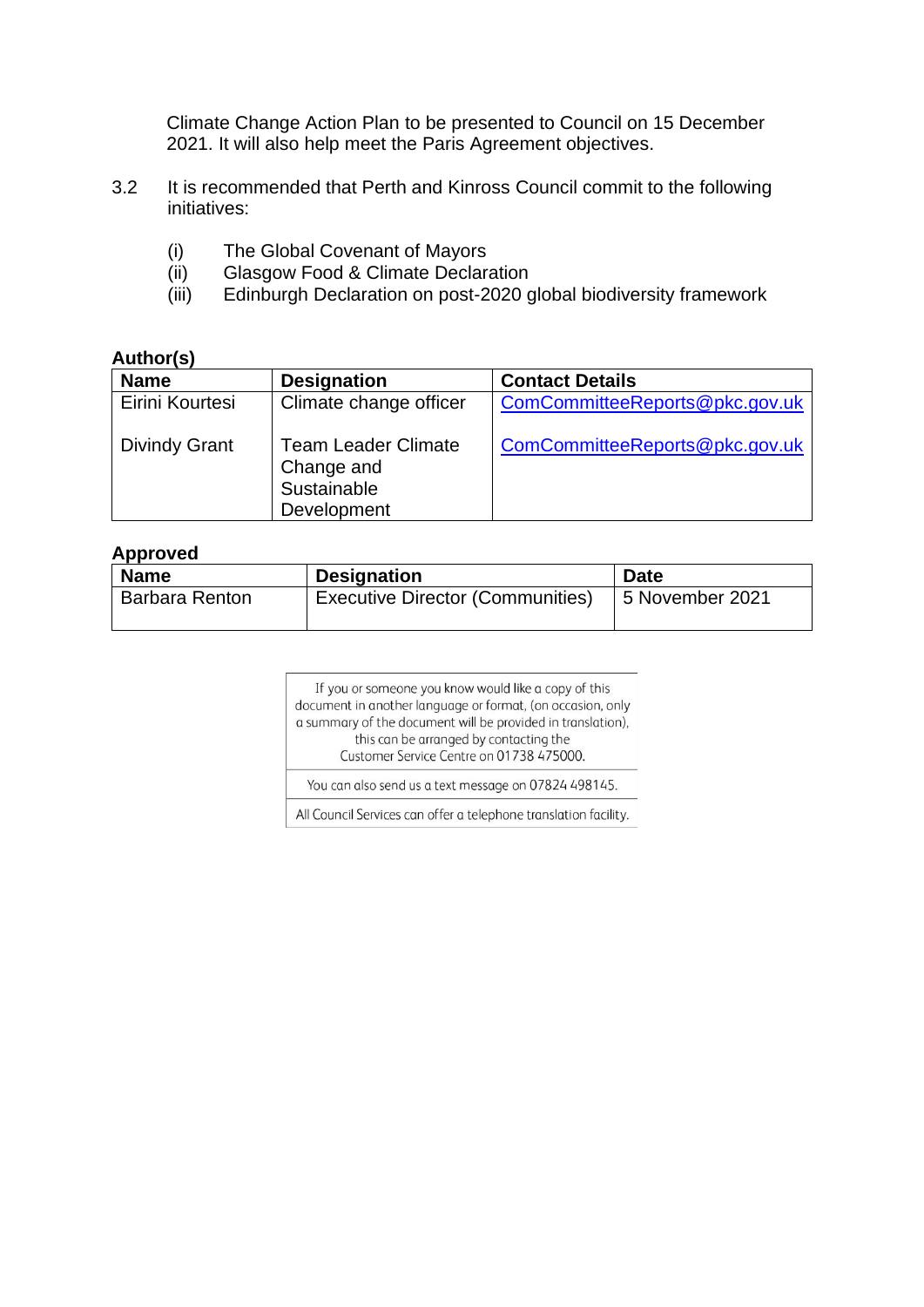# **1. IMPLICATIONS, ASSESSMENTS, CONSULTATION AND COMMUNICATION**

| <b>Strategic Implications</b>                       | Yes / None  |
|-----------------------------------------------------|-------------|
| Community Plan / Single Outcome Agreement           | <b>Yes</b>  |
| Corporate Plan                                      | <b>Yes</b>  |
| <b>Resource Implications</b>                        |             |
| Financial                                           | <b>None</b> |
| Workforce                                           | <b>None</b> |
| Asset Management (land, property, IST)              |             |
| <b>Assessments</b>                                  |             |
| <b>Equality Impact Assessment</b>                   | <b>None</b> |
| <b>Strategic Environmental Assessment</b>           | <b>None</b> |
| Sustainability (community, economic, environmental) | <b>Yes</b>  |
| <b>Legal and Governance</b>                         | <b>None</b> |
| <b>Risk</b>                                         | <b>None</b> |
| <b>Consultation</b>                                 |             |
| Internal                                            | <b>Yes</b>  |
| External                                            | <b>None</b> |
| <b>Communication</b>                                |             |
| <b>Communications Plan</b>                          | <b>None</b> |

#### **1. Strategic Implications**

#### Community Plan and Corporate Plan

- 1.1 The outcomes associated with delivering the commitments associated with the declarations will support all five of the Council's Community Plan and Corporate Plan Outcomes:
	- (i) Giving every child the best start in life
	- (ii) Developing educated, responsible and informed citizens
	- (iii) Promoting a prosperous, inclusive and sustainable economy
	- (iv) Supporting people to lead independent, healthy and active lives
	- (v) Creating a safe and sustainable place for future generations

#### **2. Resource Implications**

#### Financial

2.1 While there are significant financial resources required for taking action on climate change and biodiversity, these commitments do not pose additional resource requirements beyond those already required to meet our legislative duties. These will be outlined in the Climate Action Plan due at Council in December 2021.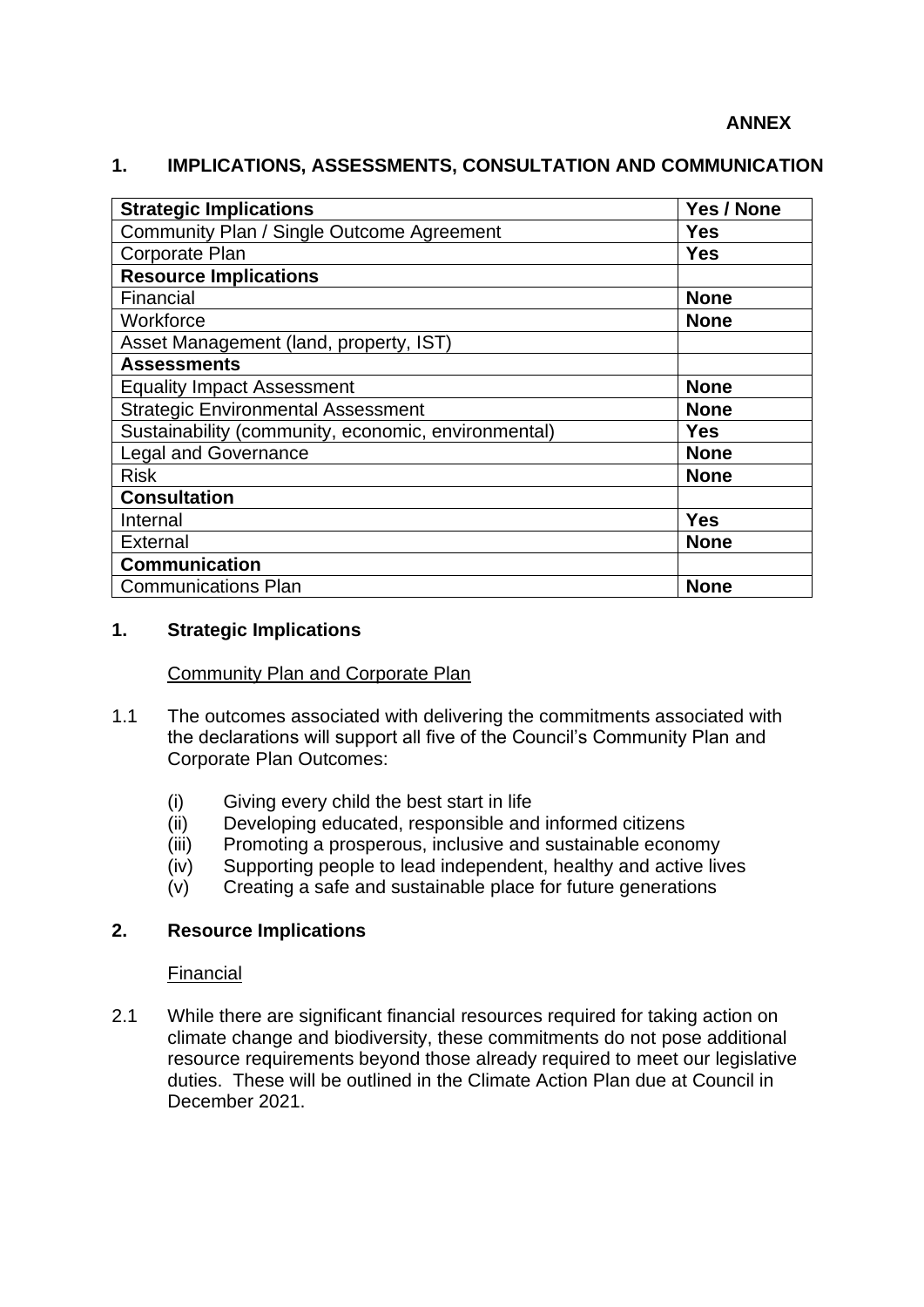# **Workforce**

2.2 These commitments will require limited additional reporting duties that can be incorporated into current officer workloads. Similar to financial resources, additional staff will be required to meet our legislative duties.

# Asset Management (land, property, IT)

2.3 N/A

### **3. Assessments**

#### Equality Impact Assessment

- 3.1 Under the Equality Act 2010, the Council is required to eliminate discrimination, advance equality of opportunity, and foster good relations between equality groups. Carrying out Equality Impact Assessments for plans and policies allows the Council to demonstrate that it is meeting these duties. The Equality Impact Assessment undertaken in relation to this report can be viewed clicking [here.](http://www.pkc.gov.uk/EqIA)
	- (i) Assessed as **not relevant** for the purposes of EqIA

# Strategic Environmental Assessment

3.2 The Environmental Assessment (Scotland) Act 2005 places a duty on the Council to identify and assess the environmental consequences of its proposals.

This section should reflect that the proposals have been considered under the Act and:

*Option 1* However, no action is required as the Act does not apply to the matters presented in this report. This is because the Committee are requested to note the contents of the report only and the Committee are not being requested to approve, adopt or agree to an action or to set the framework for future decisions.

#### **Sustainability**

- 3.3 Under the provisions of the Local Government in Scotland Act 2003 the Council has to discharge its duties in a way which contributes to the achievement of sustainable development. Under the Climate Change (Scotland) Act 2009 the Council also has a duty relating to climate change and, in exercising its functions must act:
	- in the way best calculated to delivery of the Act's emissions reduction targets;
	- in the way best calculated to deliver any statutory adaptation programmes; and
	- in a way that it considers most sustainable.